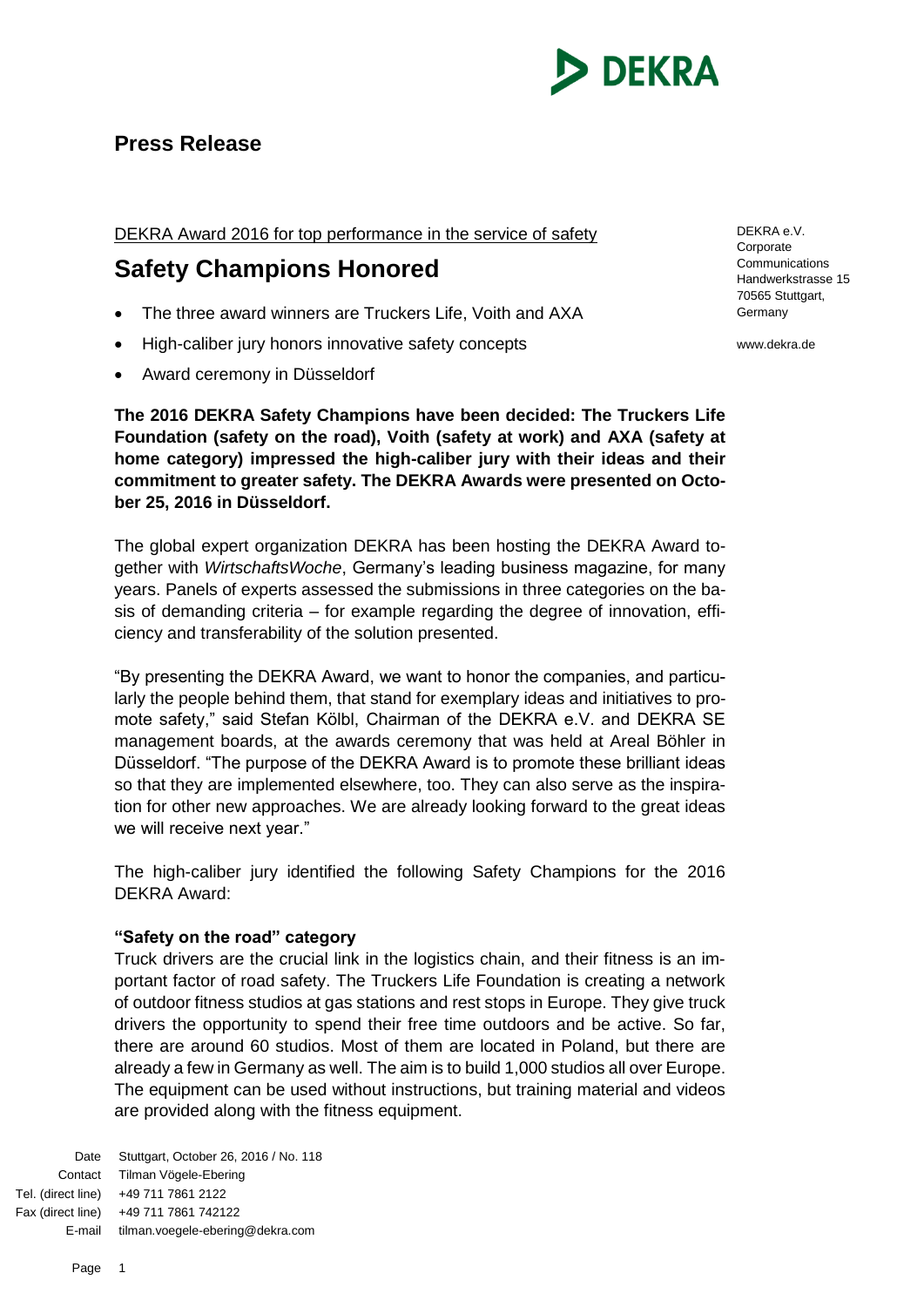

### **"Safety at work" category**

The documentation of unsafe conditions, unsafe behavior, and near accidents provides important information that helps to improve occupational safety. Voith, a family company, operates globally and has developed its own occupational safety app, eVAP, that is now being used at all of its locations. It allows employees to record and transmit potential hazards via smartphone or tablet directly at their workplace, irrespective of production processes or national borders. The supervisors use this information on potential hazards to improve occupational safety every day.

### **"Safety at home" category**

Experts estimate that over 60 percent of accidents involving children can be prevented. Many accidents happen at home, in particular with small children. The AXA Child Safety Initiative is addressing this topic. With support from experts, it explains risks to parents in depth and passes on practical tips and information. The aim is to make parents more aware, thereby contributing to the children growing up in a safe environment. The measures taken by the AXA Child Safety Initiative range from studies on prevention practices to information campaigns and all the way to child safety training and talks by experts.

The jury includes:

- **Dr. Annette Niederfranke**, Director of the International Labor Organization (ILO) in Berlin.
- **Dr. Miriam Meckel**, chief editor of *WirtschaftsWoche.*
- **Hatto Mattes**, retired Ministerial Councilor in the German Federal Ministry of Economics and Technology, Head of the Department for Product and Plant Safety, International Technological Harmonization, and the Transport of Hazardous Goods.
- **Stefan Kölbl**, Chairman of the DEKRA e.V. and DEKRA SE management boards.
- **Dr. Raimund Klinkner**, CEO of Bundesvereinigung Logistik (BVL) and Honorary Professor of Production Logistics at the Technical University of Berlin.

### *Über DEKRA*

*Seit über 90 Jahren arbeitet DEKRA für die Sicherheit: Aus dem 1925 in Berlin gegründeten Deutschen Kraftfahrzeug-Überwachungs-Verein e.V. ist eine der weltweit führenden*